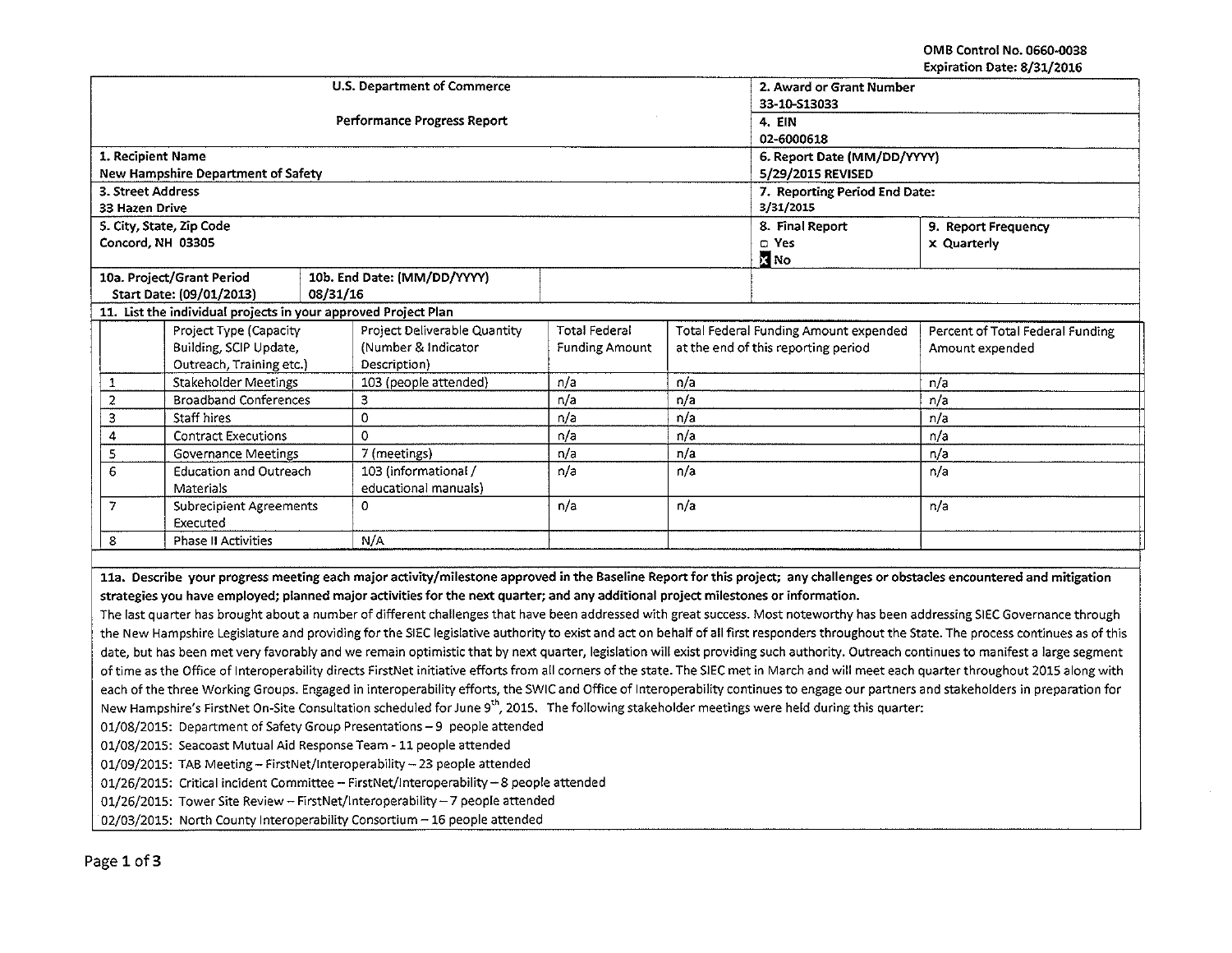03/13/2015: 911 Commission Meeting - FirstNet/Interoperability - 24 people attended

03/25/2015: Chief Dolan - FirstNet/Interoperability - 1 person attended

03/31/2015: Coos County- FirstNet/lnteroperability-4 people attended

11b. If the project team anticipates requesting any changes to the approved Baseline Report in the next quarter, describe those below. Note that any substantive changes to the Baseline Report must be approved by the Department of Commerce before implementation.

At this time, we do not anticipate any changes to take place the next quarter.

llc. Provide any other information that would be useful to NTIA as it assesses this project's progress.

Much of the emphasis in 2014 was to create a foundation as to how New Hampshire will interact with FirstNet and insuring that a collaborative process is in place to involve all levels of government, all disciplines, non-governmental organizations, the private sector, and the NHNG. Now that we have turned the page and are in 2015, the emphasis will be to engage with FirstNet and really begin to understand how the system will impact New Hampshire. We are encouraged by these efforts, as New Hampshire stands committed to develop a FirstNet footprint throughout the State that will assist all first responders in the nature of their duties.

11d. Describe any success stories or best practices you have identified. Please be as specific as possible. At the completion of the SCIP Workshop, I asked for a Gant Chart delineating responsibilities including timelines and deliverables assigned to each Working Group. The Technical Assessment Team from DHS OEC stated that they had never been asked for that before, but recognized the importance of assignment of duties.

12. Personnel

12a. If the project is not fully staffed, describe how any lack of staffing may impact the project's time line and when the project will be fully staffed.

In the Baseline/Expenditure Plan, NHDOS anticipates hiring a Business Systems Analyst during 2015. The foundation of the program was structured in 2014 as we now expect to move forward with a future hire in 2015. We are currently evaluating position responsibilities required to move forward and we anticipate staffing will be key to our future progress.

## 12b. Staffing Table

|                        | FTE <sub>%</sub> | Project(s) Assigned                                                   | Change     |
|------------------------|------------------|-----------------------------------------------------------------------|------------|
| SWIC                   | 0.75             | <sup>1</sup> Management and coordination of grant project activities. | No change. |
| Program specialist III | ົ<br>ړن.         | l Tracking and Reporting<br>Financial                                 | No change. |

Add Row **I** Remove Row

13. Subcontracts (Vendors and/or Subrecipients) N/A

13a. Subcontracts Table - Include all subcontractors. The totals from this table must equal the "Subcontracts Total" in Question 14f.

| Name | Subcontract Purpose | Type<br>(Vendor/Subrec.) | RFP/RFQ<br>Issued<br>(Y/N) | Contract<br>Executed<br>(Y/N) | Start<br>Date | End<br>Date | <b>Total Federal</b><br><b>Funds Allocated</b> | Total Matching<br>Funds Allocated | Project and % Assigned |
|------|---------------------|--------------------------|----------------------------|-------------------------------|---------------|-------------|------------------------------------------------|-----------------------------------|------------------------|
| N/A  |                     |                          |                            |                               |               |             |                                                |                                   |                        |

Page 2 of 3